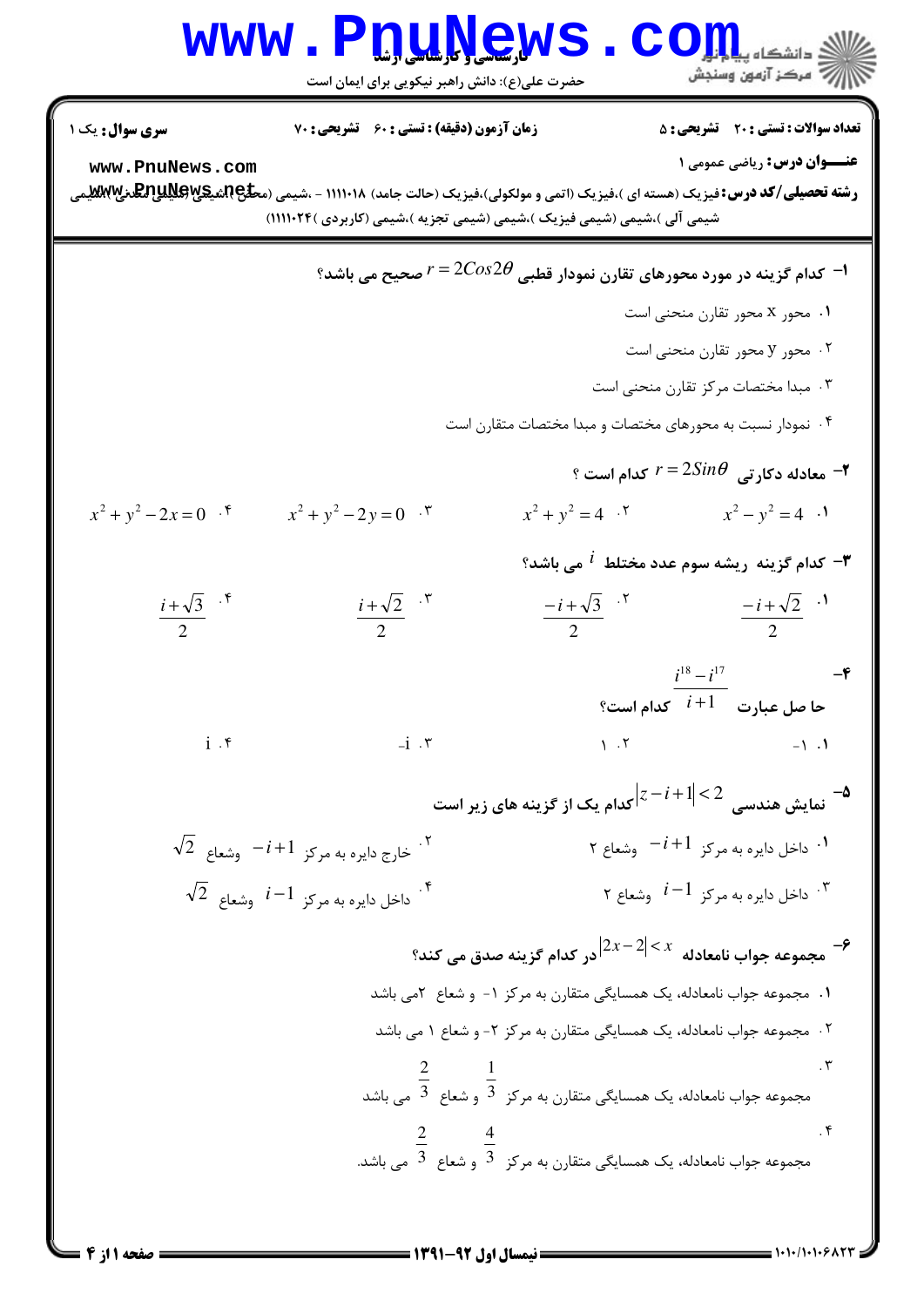## WWW.PnuNews.Com

| سری سوال : ۱ یک                      | زمان آزمون (دقیقه) : تستی : 60 تشریحی : 70                                                                                                                                                                                            |                                                                                                                   | <b>تعداد سوالات : تستی : 20 ٪ تشریحی : 5</b>                                                                                      |  |
|--------------------------------------|---------------------------------------------------------------------------------------------------------------------------------------------------------------------------------------------------------------------------------------|-------------------------------------------------------------------------------------------------------------------|-----------------------------------------------------------------------------------------------------------------------------------|--|
| www.PnuNews.com                      |                                                                                                                                                                                                                                       |                                                                                                                   | <b>عنـــوان درس:</b> ریاضی عمومی ۱                                                                                                |  |
|                                      | <b>رشته تحصیلی/کد درس:</b> فیزیک (هسته ای )،فیزیک (اتمی و مولکولی)،فیزیک (حالت جامد) ۱۱۱۰۱۸ - ،شیمی (م <b>حلیRییکپRیلپRی</b> لیچ<br>(شیمی آلی )،شیمی (شیمی فیزیک )،شیمی (شیمی تجزیه )،شیمی (کاربردی )۱۱۱۱۰۲۴                          |                                                                                                                   |                                                                                                                                   |  |
|                                      |                                                                                                                                                                                                                                       |                                                                                                                   |                                                                                                                                   |  |
|                                      |                                                                                                                                                                                                                                       |                                                                                                                   | $\lim \frac{x}{\sqrt{x^2+1}}$ مقدار حد $\frac{x}{\sqrt{x^2+1}}$ در کدام گزینه صدق می کند؟                                         |  |
| $\infty$ f                           |                                                                                                                                                                                                                                       |                                                                                                                   |                                                                                                                                   |  |
|                                      | $\lim_{x\to 0} \bigl( f(x) - 3 \bigr)^2$ اگر به ازای هر X، داشته باشیم $\sqrt{1+x^2} \le f(x)+2 \le 1+ x $ . در این صورت مقدار $\lim_{x\to 0} \bigl( f(x)-3 \bigr)^2$ کدام گزینه است                                                  |                                                                                                                   |                                                                                                                                   |  |
|                                      | 19.5                                                                                                                                                                                                                                  |                                                                                                                   |                                                                                                                                   |  |
|                                      | اگہ $x^2 + y^4 = x^2$ آنگاه مقدار $y'$ در کدام گزینه صدق می کند؟ $\mathcal{A}^4 + y^4 = x^2$                                                                                                                                          |                                                                                                                   |                                                                                                                                   |  |
| $\frac{2yx^2-4y^3}{4x^3+2xy^2}$ .    | $\frac{4x^3-2xy^2}{2yx^2+4y^3}$ . $\sqrt{7}$                                                                                                                                                                                          | $\frac{4x^3-2xy^2}{2yx^2-4y^3}$ $\frac{2yx^2-4y^3}{4x^3-2xy^2}$ $\frac{1}{2}$                                     |                                                                                                                                   |  |
|                                      |                                                                                                                                                                                                                                       |                                                                                                                   | -۱- هشتق $\log_4^{(x^3+x)}$ کدام گزینه است $^{14}$                                                                                |  |
| $\frac{\ln(x^3+x)}{\ln 4}$ .*        | $\frac{x-4}{3x^3+1}$ .                                                                                                                                                                                                                | $rac{x^2+1}{x^3+x} \times \ln 4$ $rac{5x^2+1}{x^3+x} \times \frac{1}{\ln 4}$ $rac{1}{x^3+x}$                      |                                                                                                                                   |  |
|                                      |                                                                                                                                                                                                                                       |                                                                                                                   | $\frac{dx}{dy}$ $\begin{cases} x = t + \frac{1}{t} & -11 \ y = t + 1 & y \end{cases}$ آنگاه $\frac{dy}{dx}$ برابر است با          |  |
| $\frac{-2t^3}{(t^2-1)^3}$ . f        | $\int \frac{t}{1-t^2}$ . \vertify \times \times \times \times \times \times \times \times \times \times \times \times \times \times \times \times \times \times \times \times \times \times \times \times \times \times \times \times |                                                                                                                   | $\frac{t^2-1}{t^2}$ $\frac{t^2}{t^2-1}$ $\frac{t^2}{t^2-1}$                                                                       |  |
|                                      |                                                                                                                                                                                                                                       |                                                                                                                   | $\lim\limits_{x\to 0^+}\frac{L\mathrm{cos}\,5x}{L\mathrm{cos}\,3x}$ مقدار $\frac{\mathrm{lim}}{L\mathrm{cos}\,3x}$ کدام گزینه است |  |
| $-\frac{5}{3}$ . $\frac{5}{3}$       | $\frac{25}{9}$ . $\sqrt{ }$                                                                                                                                                                                                           |                                                                                                                   | $rac{5}{3}$ $rac{5}{9}$ $rac{-25}{9}$ $rac{1}{9}$                                                                                 |  |
|                                      | $\frac{x}{y}$ و $\frac{y}{y}$ دو عدد حقیقی و مثبت اندو $y=1-\frac{x^2}{9}$ اگر $\frac{y}{y}$ ماکسیم باشد $\frac{y}{y}$ کدام است                                                                                                       |                                                                                                                   |                                                                                                                                   |  |
| $\frac{\sqrt{3}}{2}$ . $\sqrt[6]{ }$ |                                                                                                                                                                                                                                       | $\frac{1}{2}$ $\frac{1}{2}$ $\frac{1}{2}$ $\frac{3\sqrt{3}}{2}$ $\frac{1}{2}$ $\frac{3\sqrt{3}}{2}$ $\frac{1}{2}$ |                                                                                                                                   |  |
|                                      |                                                                                                                                                                                                                                       |                                                                                                                   |                                                                                                                                   |  |

 $= 1.1.11.1.9$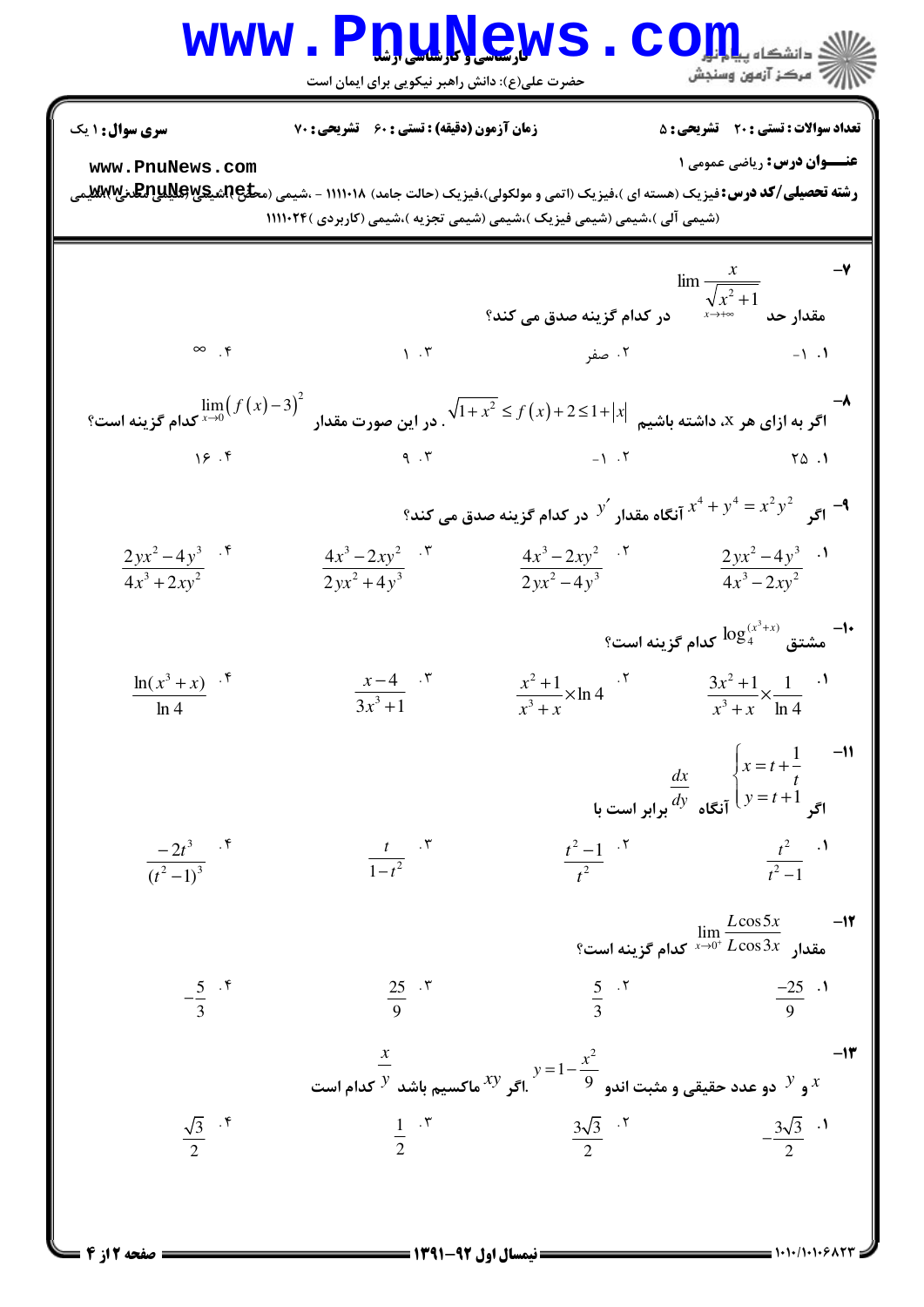## Www.PnuNews.Com حضرت علی(ع): دانش راهبر نیکویی برای ایمان است

**تعداد سوالات : تستی : 20 - تشریحی : 5** <mark>سری سوال :</mark> ۱ یک **زمان آزمون (دقیقه) : تستی : 60 تشریحی : 70 عنــوان درس: ریاضی عمومی ۱** www.PnuNews.com **رشته تحصیلی/کد درس:**فیزیک (هسته ای )،فیزیک (اتمی و مولکولی)،فیزیک (حالت جامد) ۱۱۱۰۱۸ - ،شیمی (م**حلیRپیچیتهالپاپالیتالیت**<br>. (شیمی آلی )،شیمی (شیمی فیزیک )،شیمی (شیمی تجزیه )،شیمی (کاربردی )۱۱۱۰۲۴ ( <sup>1۴ ـ</sup> مختصات قطبي نقطه  $\left( -3,3\right)$  در كدام گزينه صدق مي كند؟  $\left(\sqrt{18}, \frac{5\pi}{4}\right)$   $\left(\sqrt{18}, \frac{3\pi}{4}\right)$   $\left(\sqrt{18}, \frac{3\pi}{4}\right)$   $\left(\sqrt{18}, \frac{-\pi}{4}\right)$   $\left(\sqrt{18}, \frac{-\pi}{4}\right)$  $\left(0,\frac{3\pi}{4}\right)^{4.5}$ دا–  $\int \sec x dx$  مقدا $\int \sec x dx$  کدام است  $\ln |\cos x|$  .<sup>7</sup>  $\ln |\sin x + \cot x|$  .  $sec x tan x$ .  $\ln |\sec x + \tan x|$ . ا–  $\int x\sqrt{x-1}dx$  مقدار  $\int x\sqrt{x-1}dx$  کدام است  $\frac{2}{3}(x-1)^2 + \frac{1}{4}(x+1) + c$ .  $\frac{2}{5}(x+1)^2 + \frac{2}{3}x + c$ <sup>.1</sup>  $\frac{2}{2}(x-1)^{\frac{3}{2}}+c$ .  $\frac{2}{5}(x-1)^{\frac{5}{2}}+\frac{2}{3}(x-1)^{\frac{3}{2}}+c$ ا =  $\int_{1}^{x} \frac{dt}{t} = 1$  = 1 مقدار  $x$  کدام است $\frac{1}{t}$  $e^{-1}$  .  $\zeta$  $e^{-2}$  .  $e^+$  $e^2$ . ٣  $\frac{df}{dx}$  آنگاه  $\frac{df}{dx}$  کدام گزینه است؟  $f(x) = \int_{3x}^{4x^2+3} \sqrt{\cos t} dt$  کدام گزینه است  $8x\sqrt{\cos(x)}-3\sqrt{\cos 3x}$ .  $8x\sqrt{\cos(4x^2+3)}-3\sqrt{\cos 3x}$ .  $8x\sqrt{\cos(4x^2+3)}$ .  $(8x-3)(-\frac{1}{2}\sin x^{\frac{3}{2}})^{1.5}$  $\begin{cases} x = t^3 - 3t \\ y = 3t^2 \end{cases}$ طول منحنى  $\begin{cases} x = 3t^2 \\ y = 3t^2 \end{cases}$ بدست آورید  $-19$  $1.7$  $Y \cdot Y$  $11.7$  $\Lambda$  .